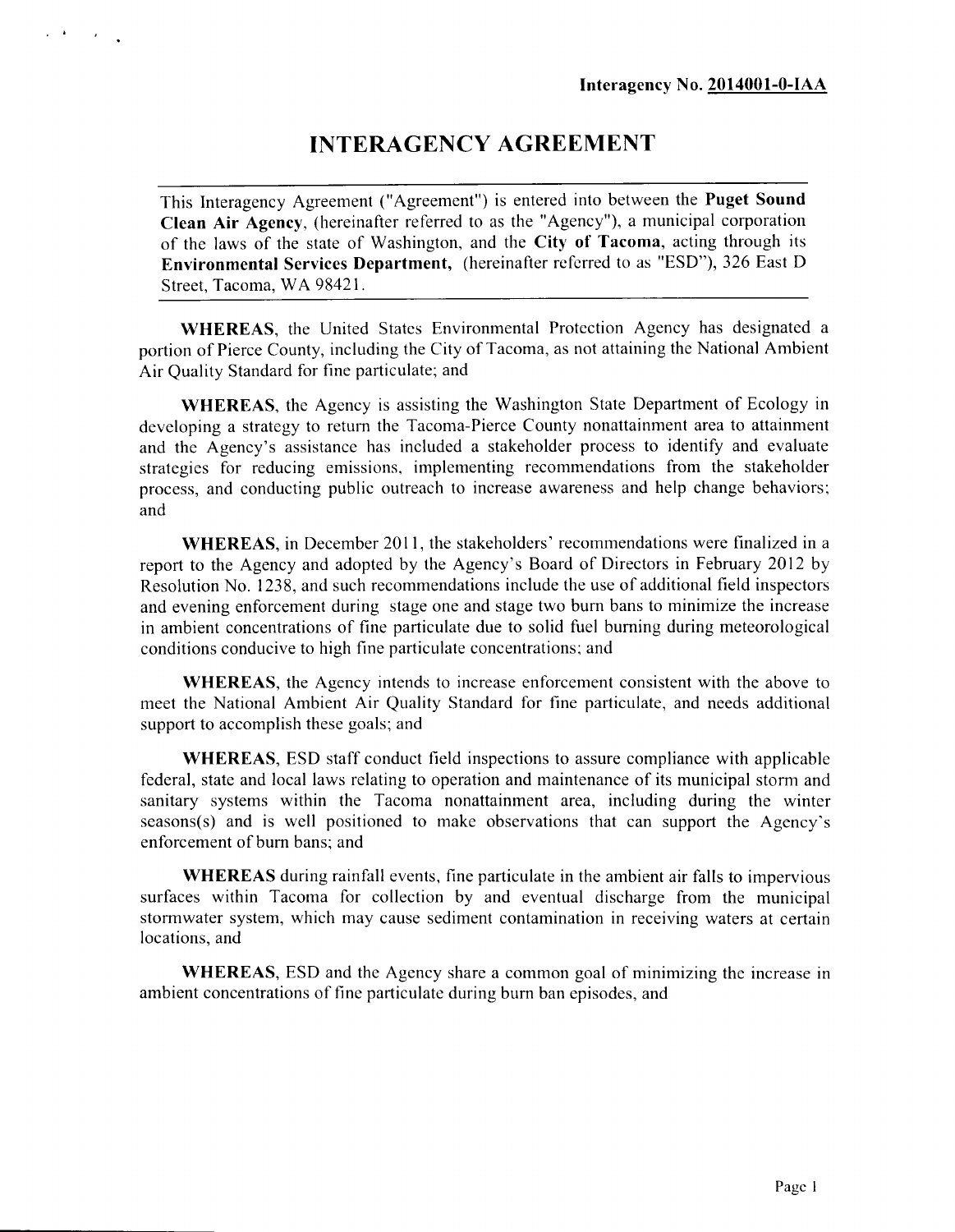**WHEREAS,** the parties desire to enter into this Agreement to describe their respective roles and responsibilities regarding ESD's effort to support the Agency's enforcement of stage one and stage two burn bans within Tacoma as described herein;

**NOW, THEREFORE,** the Agency and ESD mutually agree as follows:

**1. Purpose and Scope of this Agreement.** The purpose of this Agreement is to outline the responsibilities of the Agency and ESD including reimbursement for the time and resources ESD staff dedicates to support the Agency's enforcement of burn bans within Tacoma by making observations and communicating them to the Agency during stage one and stage two burn bans.

#### **A. Duties of the Agency**

The Agency shall:

- 1. Lead, coordinate, and implement the burn ban observation effort.
- 2. In coordination with ESD, develop and implement a (hereinafter "Detailed Work Plan") to guide ESD staff during burn bans. The Detailed Work Plan will describe: burn ban training content and schedule(s) for assigned ESD staff; stage one or stage two burn bans; geographic areas for burn ban; work shift schedule(s) for burn bans; procedures, including deadlines, to submit observation reports to the Agency; and any other details the Agency deems necessary to assure success of the burn ban patrol events. The Agency shall provide ESD with a draft of the Detailed Work Plan within 14 days of the date this Agreement is fully executed. The Agency shall provide ESD with the final Detailed Work Plan within 30 days of the date this Agreement is fully executed.
- 3. Train ESD staff on conducting burn ban observations.
- 4. Supervise and provide work assignments to ESD staff for conducting burn ban observations and related activities. This shall include notifying ESD staff when and where patrols will occur.
- 5. As deemed necessary by the Agency, provide equipment for burn ban observations by ESD, including camera kits for burn ban observations made at night. The Agency retains ownership of all equipment provided by the Agency to ESD under this Agreement. The Agency Project Manager will use a log sheet or other similar tracking system to ensure that the Agency can track any loaned equipment and that it is properly returned to the Agency.
- 6. The Agency acknowledges that ESD's source of funding for its field inspections and other work is provided from Tacoma-owned and operated wastewater and surface utility revenue, and that this revenue source does not cover the cost of the activities ESD will conduct on behalf of the Agency under this Agreement. For this reason, all activities ESD conducts on behalf of the Agency under this Agreement of whatever nature shall be fully reimbursed by the Agency, including but not limited to time spent by ESD planning activities under this Agreement, reviewing the Agency work plans, reporting and invoicing activities to the Agency, internal documentation, conference calls, appeal preparation and participation, whether called as a witness by the Agency,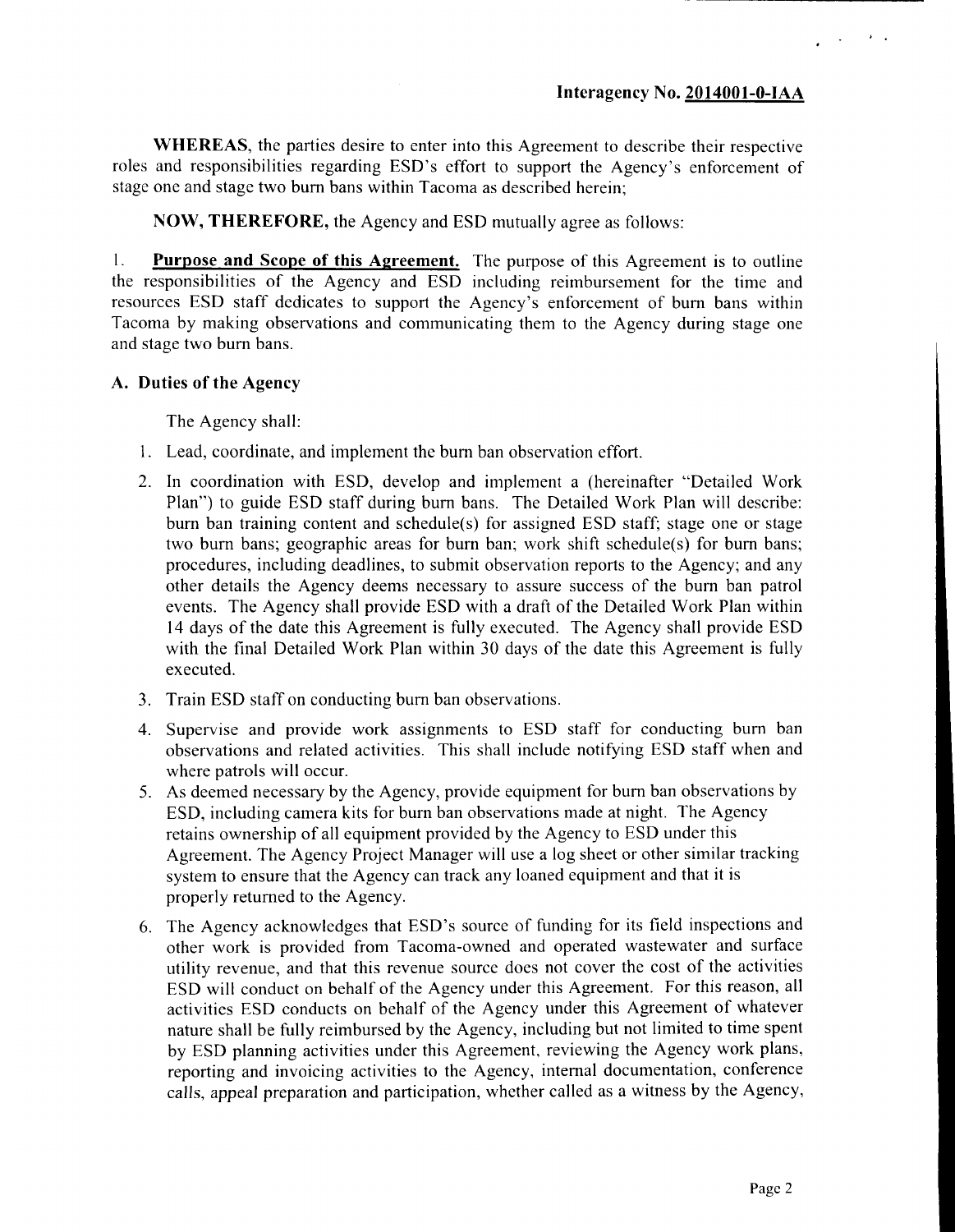or subpoenaed as a witness by an appellant, including associated travel, salary direct and indirect costs, and all other costs and expenses BSD incurs performing activities under this Agreement on behalf of the Agency (except as provided in paragraphs B(l 1) and B(12) of this Agreement). In accordance with Section 2, "Compensation," the Agency shall reimburse BSD up to \$35,000 in Agency Fiscal Year 2014 for performing any and all duties described in Section l.A above, and Section 1(B) and Attachment A below.

7. Closely monitor the contract amount against the invoiced amounts and ensure that BSD is not asked to perform burn ban patrol work beyond the budgeted amount.

#### **B. Duties of ESD**

 $\mu = 2\pi$ 

Subject to authorization by the Tacoma City Manager in accordance with Tacoma Municipal Code 1.06.710, ESD shall conduct the following activities on behalf of the Agency:

- 1. Provide the Agency Project Manager with the names and contact information for each ESD staff person assigned to perform the duties as described in this Agreement within 14 days of the date this Agreement is fully executed.
- 2. Cooperate in creating the Detailed Work Plan as described in Section  $1(A)$  (2) above, including in-person meetings with the Agency Project Manager as necessary to draft the Detailed Work Plan. ESD shall provide comments on the draft to the Agency Project Manager by e-mail within 21 days of the date this Agreement is fully executed.
- 3. Make all ESD staff assigned in Section 1(B) (1) available for all training(s) provided by the Agency within 30 days of the date this Agreement is fully executed.
- 4. If requested by the Agency, and subject to ESD staff availability, assign ESD staff to patrol during both stage one and stage two burn bans . ESD management may direct ESD staff to patrol evenings, holidays, and/or weekends.
- 5. Implement the final agreed upon Detailed Work Plan. This includes ensuring all ESD staff follows all Agency procedures and processes for burn ban observations as described in the Detailed Work Plan, including but not limited to reporting of observations with proper documentation.
- 6. Give Agency equipment left in ESD's custody the same care provided similar property of its own. Agency equipment in ESD's custody shall remain in the possession of ESD for the time period specified by the Agency Project Manager. ESD shall use the Agency provided tracking system to keep an inventory of the camera kits used for burn ban observations made at night.
- 7. Assign ESD staff to participate in phone calls and in-person meetings with the Agency Project Manager and other Agency staff if requested by the Agency.
- 8. If requested, support enforcement proceedings for notices of violation and/or civil penalties issued by the Agency based on information provided by ESD staff, including but not limited to participating in any related administrative appeals, if called as a witness by the Agency, or subpoenaed as a witness by an appellant.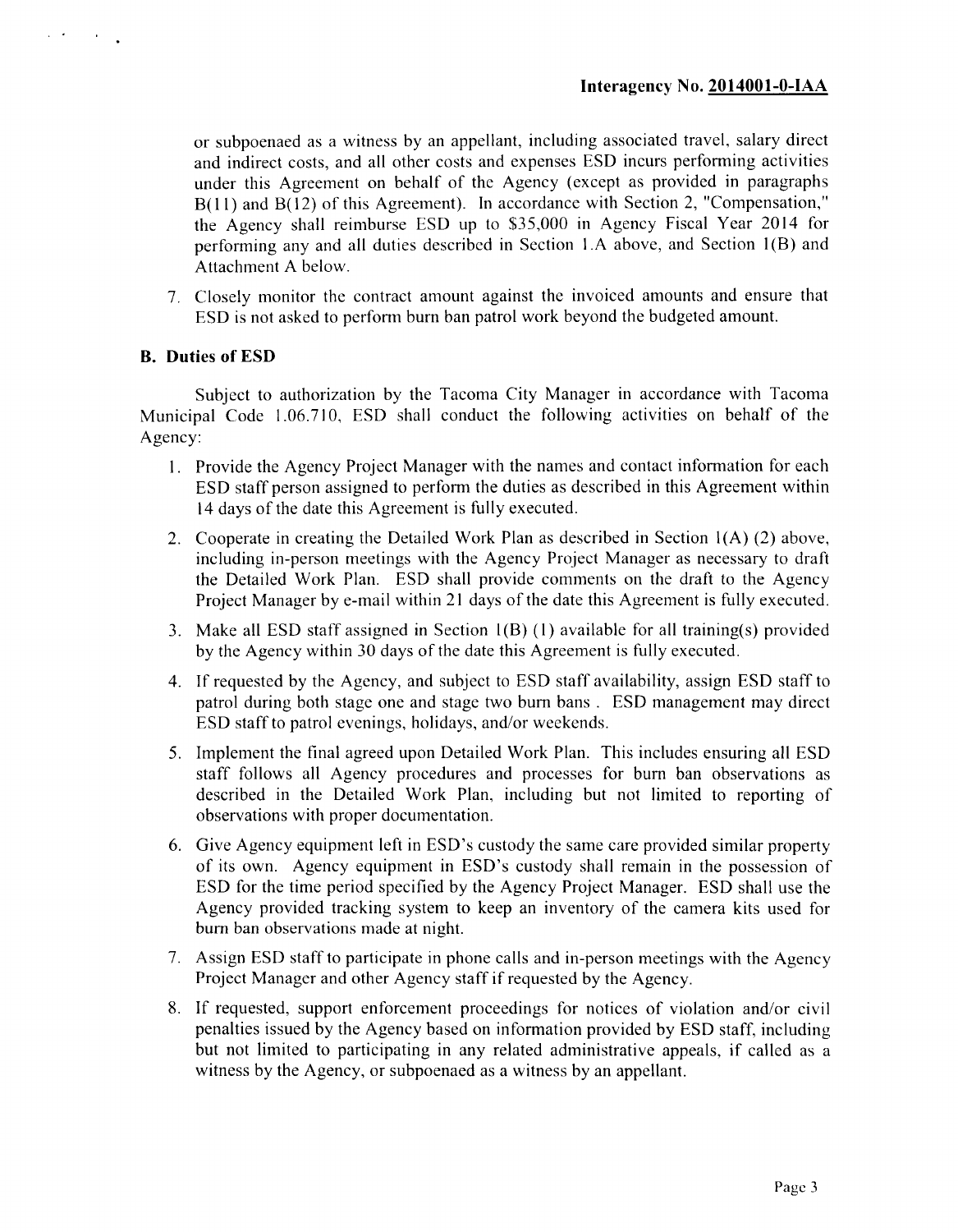- 9. Consistent with Section 2, provide monthly invoices and reports to the Agency identifying: staff hours expended to the nearest quarter hour, including overtime; vehicle mileage (with actual miles driven); and administrative costs.
- 10. Provide vehicles for all work performed by ESD staff pursuant to this Agreement.
- 11. Services provided by ESD under this Agreement are contingent upon available funding by the Agency.
- 12. Return all equipment back to the Agency by the date specified by the Agency Project Manager.

#### **2. Compensation.**

A. The parties understand and acknowledge that the actual number of burn ban days that may be designated by the Agency is unpredictable and cannot be determined in advance. This Agreement does not guarantee any minimum or certain number of burn ban days or any amount of work for ESD personnel. The Agency shall only pay for work conducted by ESD that is related directly to burn ban patrols conducted by ESD pursuant to this Agreement, and in addition, the Agency shall pay for ESD staff time spent in training(s), and for other items described in Sections l.A and l.B, above, and in Attachment A, which is hereby incorporated by reference to this Agreement.

B. The total amount paid by the Agency for performance of the work under this Agreement shall not exceed \$35,000. The funding for this Agreement is provided by the Civil Penalty Fund and is part of the Agency Fine Particulate/Nonattainment work plan for Fiscal Year 2014. The Agency shall pay ESD at the hourly rates listed in Attachment A, and in Sections 1 .A and 1 .B above.

C. To obtain payment, ESD shall submit invoices monthly to the Agency. Submitted invoices shall include a breakdown of charges for each staff person by the hours worked (to the nearest quarter hour) showing task and/or subtask performed; the cost per hour including overtime rates; the number of actual miles driven; and the specific number of hours spent within a given billing period.

D. Submitted invoices may include indirect costs as described in this Agreement. Indirect costs include time spent on administrative tasks, such as billing and are calculated as a percentage of the salaries and benefits invoiced and cannot be based on equipment. Indirect costs shall not exceed 25% of the salaries and benefits.

E. The Agency shall reimburse expenses as identified in this paragraph or as authorized in advance by the Agency Project Manager. Such expenses may include mileage for vehicles used directly for burn ban patrols at the current Internal Revenue Service (IRS) standard mileage rate. To receive reimbursement, ESD must identify on the submitted invoices a detailed breakdown of authorized expenses, identifying the nature of the expenses, and the dates expenses were incurred.

F. ESD shall submit invoices to the Agency's Manager of Finance and Purchasing (Finance Manager, Puget Sound Clean Air Agency, 1904 Third Avenue, Suite 105, Seattle , WA 98101  $-206.689.4036$ ) and upon satisfactory performance shall be paid within thirty (30) days after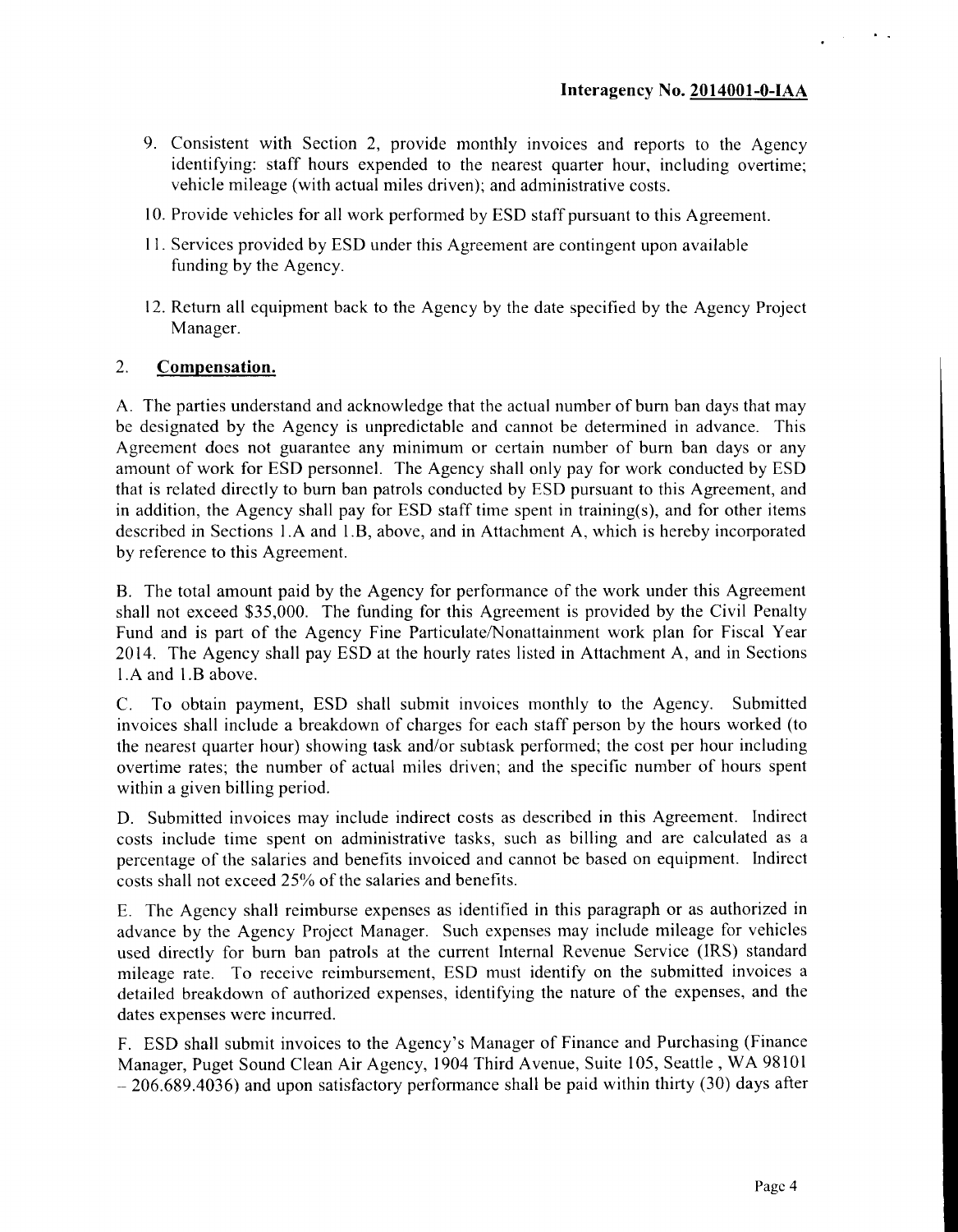review and approval by the Agency Project Manager. The final invoice must be submitted no later than thirty (30) working days after the termination date of this Agreement.

**3. Term.** The effective date of this Agreement is the date it is fully executed by the parties. No payments in advance or in anticipation of services or supplies to be provided under this Agreement shall be made by the Agency. Any costs incurred prior to the effective date of this Agreement will be at the sole expense and risk of ESD. The termination date of this Agreement is June 30, 2014.

**4. Relationship.** BSD and the Agency intend that an independent contractor relationship will be created under this Agreement. BSD employees or agents are not employees of the Agency and shall not be entitled to compensation or benefits of any kind other than as specifically provided herein. ESD will not hold himself/herself out as nor claim to be an officer or an employee of the Agency by reason hereof, nor will ESD make any claim of right, privilege or benefit which would accrue to an employee under the law.

**5. Payroll and Taxes.** BSD assumes full responsibility for the payment of all wages, payroll taxes, use, sales, income or other form of taxes, fees and licenses related to the actions of its employees or agents pursuant to this Agreement.

| 6. <b>Communications.</b> The following project managers shall be the contacts for all |  |  |  |  |  |  |  |  |  |
|----------------------------------------------------------------------------------------|--|--|--|--|--|--|--|--|--|
| communications regarding the performance of this Agreement.                            |  |  |  |  |  |  |  |  |  |

| <b>ESD</b>                          | Agency                       |
|-------------------------------------|------------------------------|
| Project Manager: Mike Kennedy       | Project Manager: Kim Cole    |
| <b>ESD</b>                          | Puget Sound Clean Air Agency |
| 326 East D Street, Tacoma, WA 98421 | 1904 Third Avenue, Suite 105 |
|                                     | Seattle, WA 98101            |
| Phone: $(253) 502-2162$             | Phone: (206) 689-4020        |
| $(253) 502 - 2295$<br>Fax:          | $(206)$ 343-7522<br>Fax:     |
| E-mail: mkennedy@cityoftacoma.org   | E-mail: kimc@pscleanair.org  |

**6. Changes.** The parties may, from time to time, require changes in this Agreement. The parties shall mutually agree to the changes by written amendment to the Agreement. Any future changes to Attachment A may be accomplished by mutual agreement of the parties through written letter agreement or e-mail communications.

**7. Early Termination.** Either party may terminate this Agreement at any time with or without cause by giving a thirty (30) day written notice of such termination and by specifying the effective date of the termination; provided that the termination shall be preceded by a face-to-face meeting between ESD and the Agency. Upon termination of this Agreement, the Agency, in addition to any other rights provided in this Agreement, may require ESD to deliver to the Agency any property specifically produced or acquired for the performance of such part of this Agreement as has been terminated.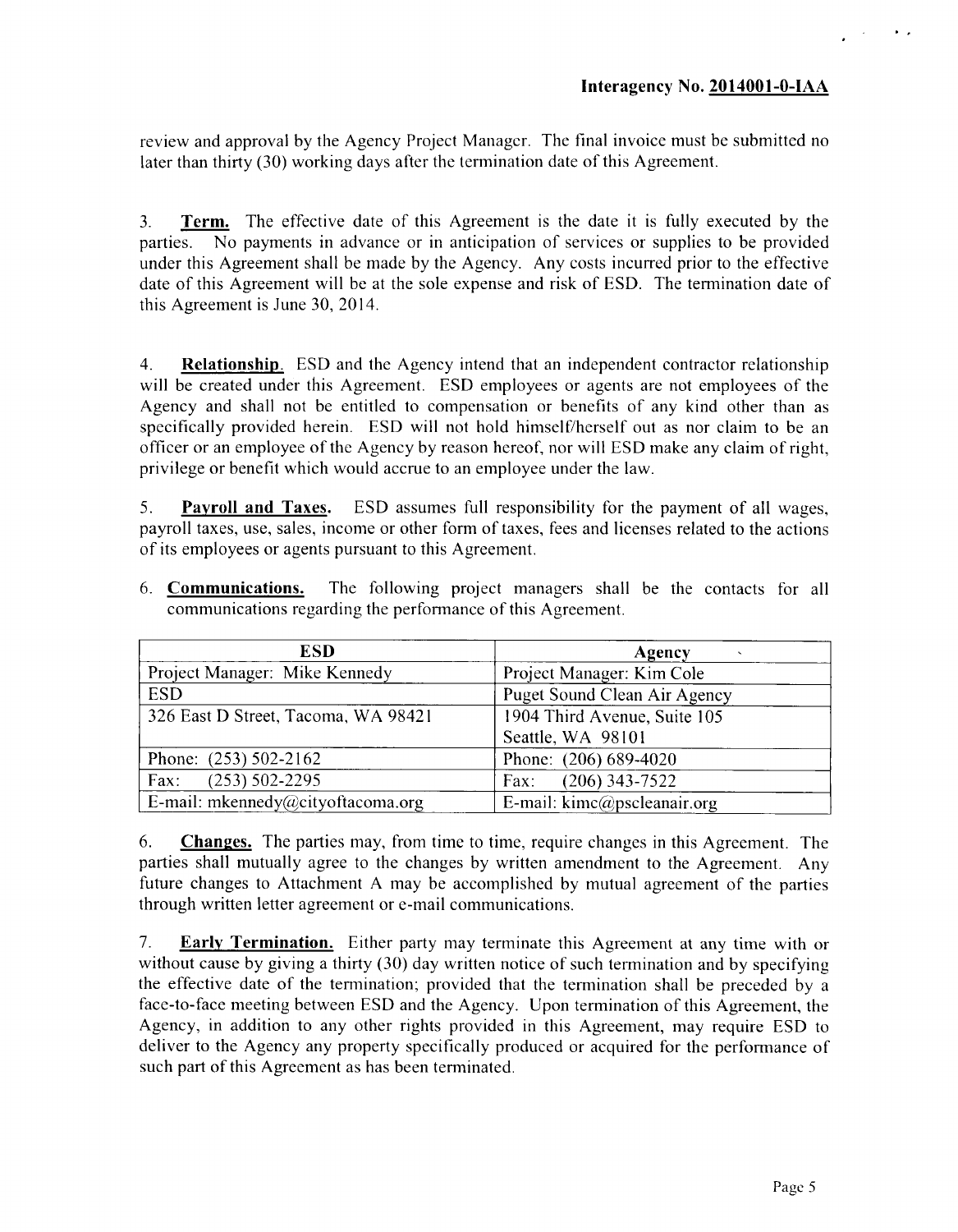**8. Subcontracting.** ESD shall not enter into subcontracts for any of the services or work contemplated under this Agreement without obtaining prior written approval of the Agency. In no event shall the existence of any subcontract operate to release or reduce the liability of ESD to the Agency for any breach in the performance of ESD's duties.

**9. Assignment.** The work provided under this Agreement, and any claim arising thereunder, is not assignable or delegable by either party, in whole or in part, without the express prior written consent of the other party.

10. **Indemnification.** Each party to this Agreement shall be responsible for its own acts and/or omissions and those of its officers, employees, and agents. No party to this Agreement shall be responsible for the acts and/or omissions of entities or individuals not a party to this Agreement.

**1 1 . Compliance with All Laws and Regulations.** The parties shall comply with all applicable local, state, and federal laws, regulations, and standards necessary for the performance of this Agreement.

12. **Choice of Law; Venue.** This Agreement shall be governed by and construed in accordance with the laws of the State of Washington. In the event any suit, arbitration or other proceeding is instituted to enforce any term of this Agreement, the parties specifically understand and agree that venue shall be properly laid in Pierce County, Washington.

13. **Severability.** The provisions of this Agreement are separate and severable. The invalidity of any clause, sentence, paragraph, subdivision, section, or portion or the invalidity of the application thereof to any person or circumstance, shall not affect the validity of the remainder of this Agreement, or the validity of its application to other persons or circumstances.

14. **Disputes.** The designated representatives herein shall use their best efforts to resolve disputes between the Parties informally and in an expeditious manner. If the designated representatives are unable to resolve a dispute, then the matter shall be referred to the Agency's Executive Director and the City's Public Works Director, or their designees for resolution. If these efforts fail, the Parties agree to engage in mediation or arbitration according to procedures and conditions mutually agreed upon by the parties, with each party bearing their own costs and sharing equally in the cost of the mediator or arbitrator's services.

13. **Entire Agreement.** This Agreement, with Attachment A, contains the entire agreement between the parties regarding the activities ESD will perform on behalf of the Agency. All previous and contemporaneous agreements, representations or promises and conditions relating to the subject matter of this Agreement are superseded hereby.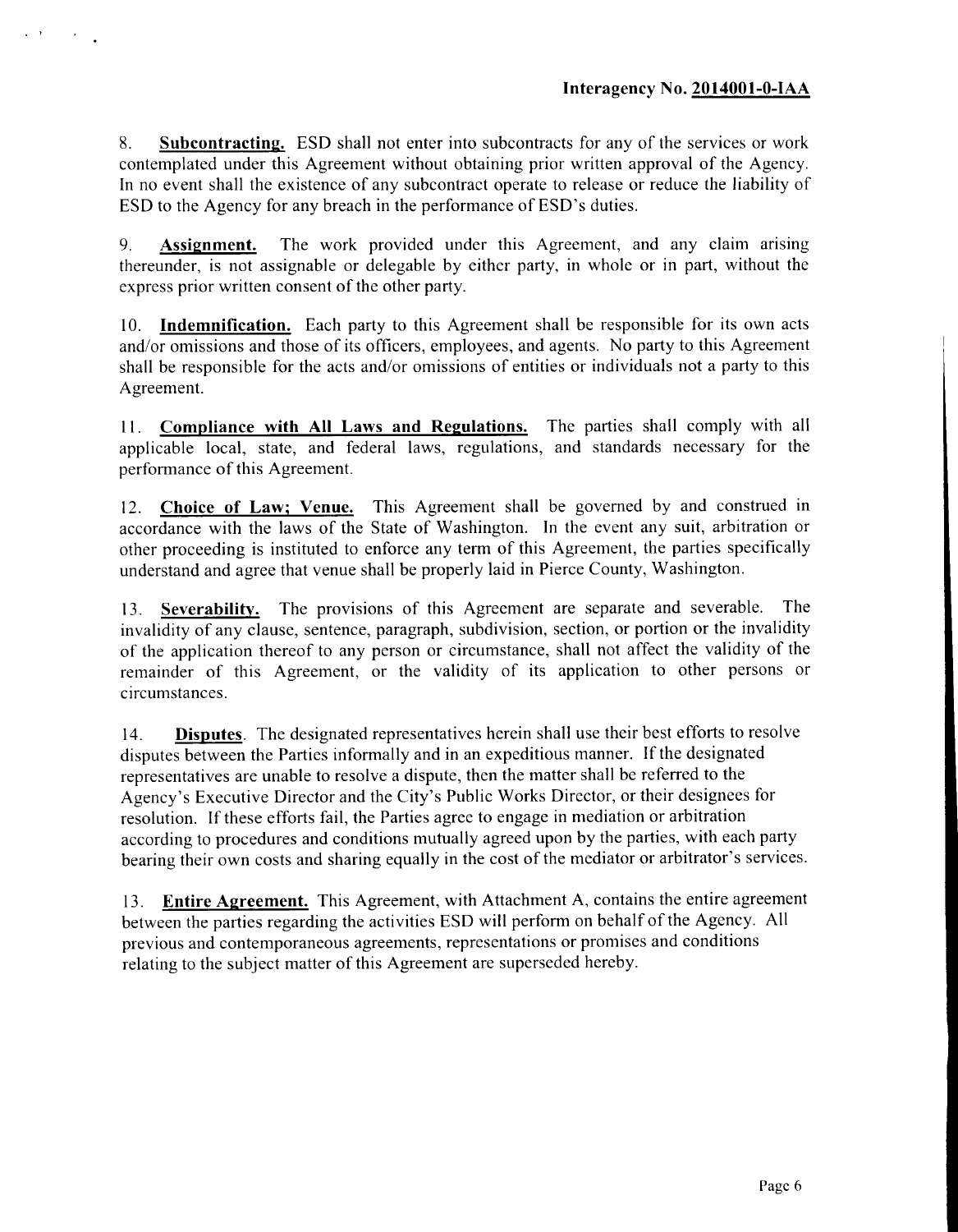**THIS Agreement** is executed by the persons signing below, who warrant they have the authority to execute this Agreement.

### **PUGET SOUND CLEAN AIR AGENCY CITY OF TA**

By: and Mat Board of Directors, Chair Date:  $\sqrt{\rho}$  $20/3$ 

T.C. Broadnax

City Manager Date:  $| \cdot | \cdot | \cdot | \cdot | \cdot |$ 

By:

By:

Michael P. Slevin Director, Environmental Services Department Date:  $6 - 9 - 7$ 

**Attest: Attest:**

By:

Craig T. Kenworthy Executive Director Date:  $\frac{2}{12}$ 

**Approved as to Form:**

By:

Jennifer Dold Date:  $|0|1|3$ 

By:  $\sim$ : Dons Doris Sorum

City Clerk Date:  $10 - 15 - 2013$ 

 $By: \alpha$ Andrew Cherullo

Finance Director Date:

 $Uor$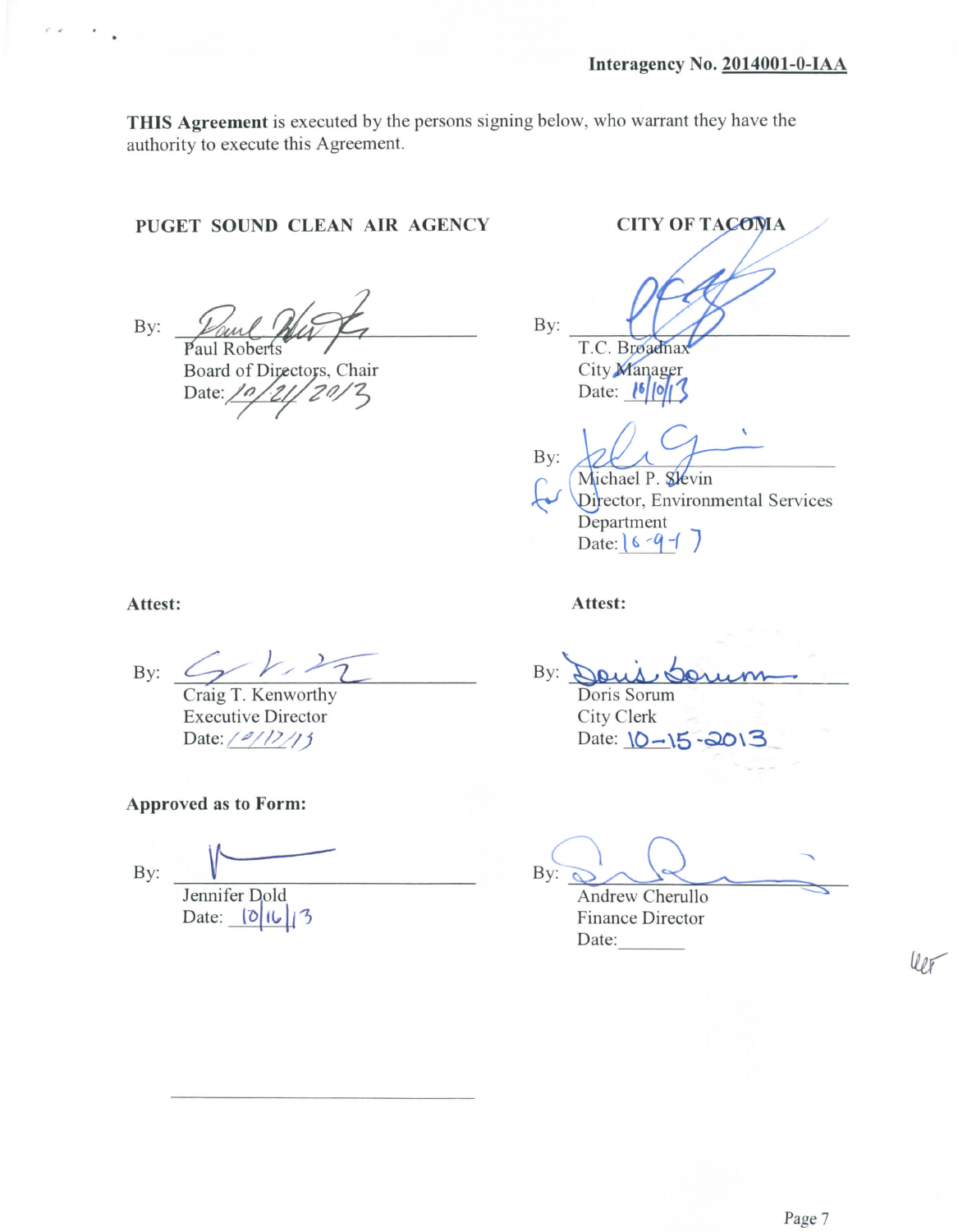**Interagency No. 2014001-0-IAA**



Risk Manager (City of Tacoma)<br>Date  $\frac{1}{2}$   $\frac{2}{3}$ 

## **Approved as to Form:**

By: ict *Deputy City Attorney*<br>Date: 9 - 16 - 3